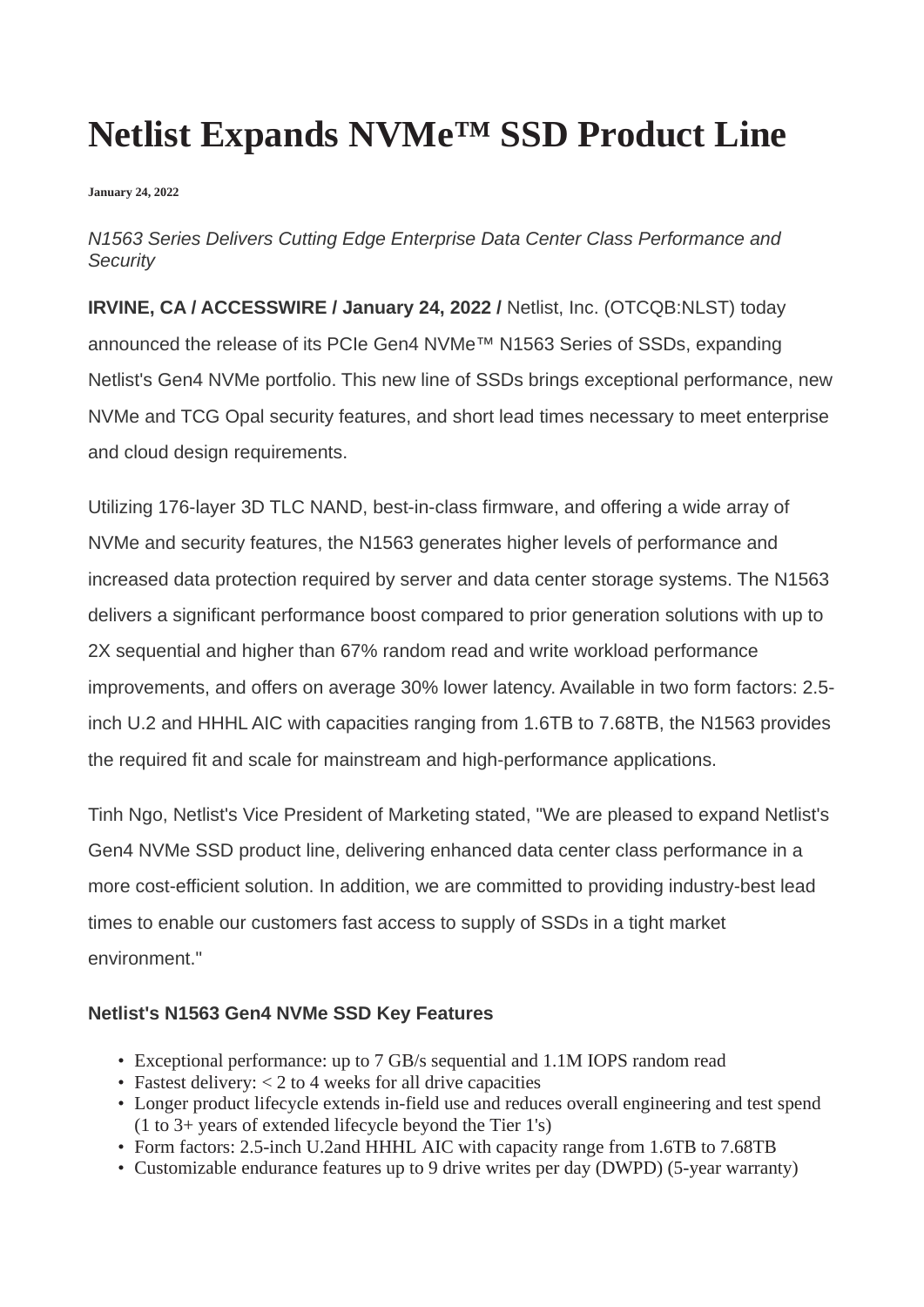- T10 PI for end-to-end data protection: supporting variable sector size for erasure coding as an example
- TCG Opal encryption key management for greater data security
- NVMe feature additions: telemetry, crypto erase, sanitize, self-test, and debugger
- Customization capabilities: firmware tuning for performance; power, thermal, and mechanical upgrades all adding to customer system differentiation

# **N1563 Gen4 NVMe Feature & Performance Snapshot**

## *N1563 2.5" U.2 / HHHL AIC*

| Form Factors &<br>Capacities      | U.2 15mm & HHHL AIC: 1.6TB /<br>1.92TB / 3.2TB / 3.84TB / 6.4TB /<br>7.68TB |
|-----------------------------------|-----------------------------------------------------------------------------|
| Interface                         | PCIe 4.0, NVMe 1.4                                                          |
| <b>NAND Technology</b>            | 3D TLC NAND, 176-layer                                                      |
| Performance<br>(Sequential R & W) | Up to 6.8 GB/s & 4.8 GB/s                                                   |
| Performance<br>(Random R & W)     | Up to 1.1M IOPS & 420K IOPS                                                 |
| Latency<br>(Random R & W)         | 72 µs & 10 µs                                                               |
| Endurance<br>(Can be customized)  | 1, 3, up to 9 DWPD (5-year warranty)                                        |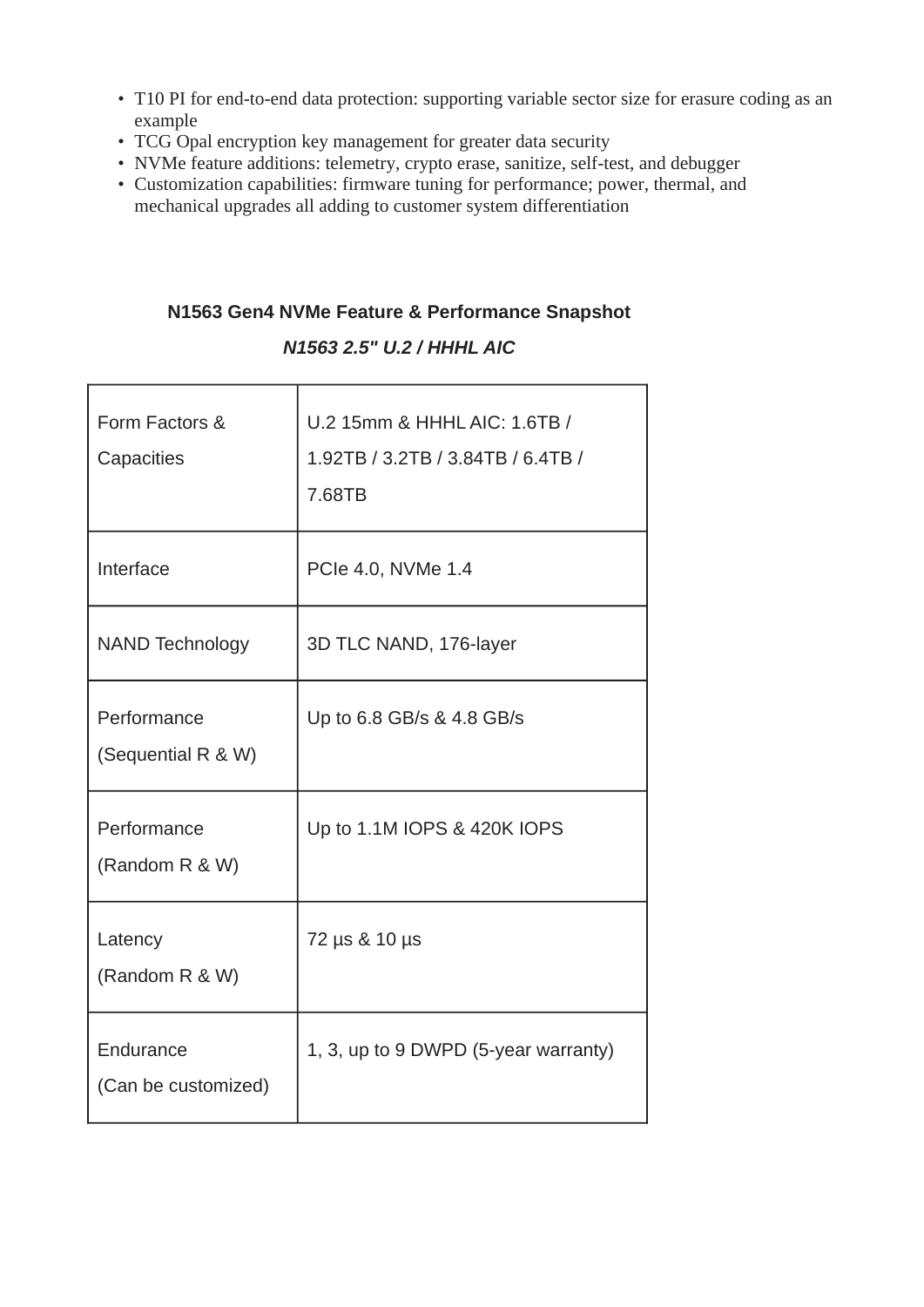To learn more about Netlist's NVMe SSD products (AIC HHHL, U.2, and M.2), visit: [www.netlist.com/products/enterprise-ssd/](https://pr.report/0WPKT63I) or contact your local Netlist sales representative, a[twww.netlist.com/us-international/](https://pr.report/he-ZRj8L) for additional information.

For pricing, sampling, and general NVMe SSD inquiries, please email [ssd@netlist.com](mailto:ssd@netlist.com).

### **About Netlist**

Netlist provides high-performance solid state drives and modular memory solutions to enterprise customers in diverse industries. The Company's NVMe™ SSDs in various capacities and form factors and the line of custom and specialty memory products bring industry-leading performance to server and storage appliance customers and cloud service providers. Netlist licenses its portfolio of intellectual property including patents, in server memory, hybrid memory and storage class memory, to companies that implement Netlist's technology. To learn more, visit [www.netlist.com](https://pr.report/-7YjPfI3).

### **Safe Harbor Statement**

This news release contains forward-looking statements within the meaning of the Private Securities Litigation Reform Act of 1995. Forward-looking statements are statements other than historical facts and often address future events or Netlist's future performance. Forward-looking statements contained in this news release include statements about Netlist's ability to execute on its strategic initiatives. All forward-looking statements reflect management's present expectations regarding future events and are subject to known and unknown risks, uncertainties and other factors that could cause actual results to differ materially from those expressed in or implied by any forward-looking statements. risks associated with Netlist's product sales, including the market and demand for products sold